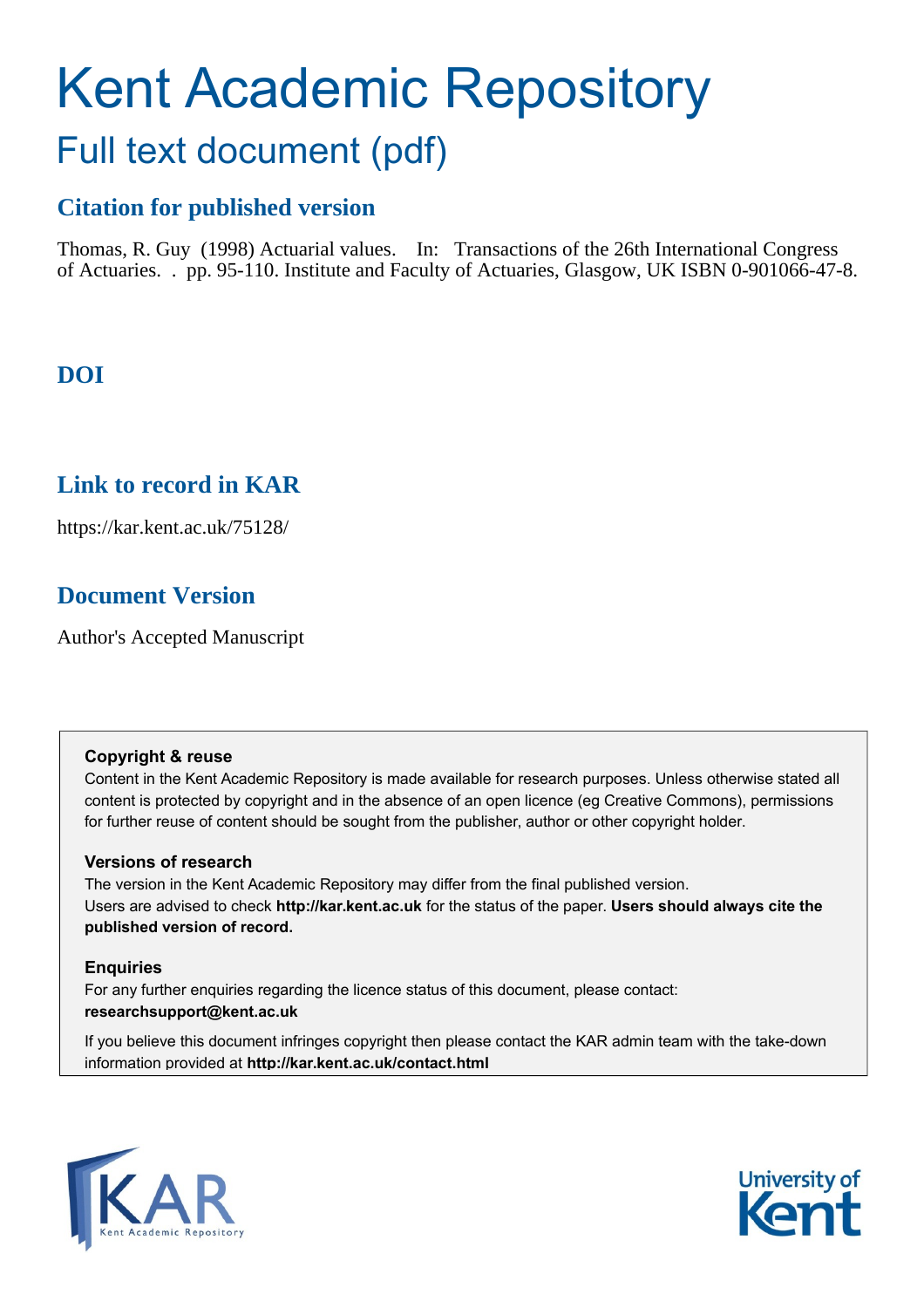#### **ACTUARIAL VALUES**

#### **R G Thomas & C D Sharp, United Kingdom**

#### **Summary**

This paper seeks to identify the characteristic values implicit in contemporary actuarial thought and practice. `Values' is used here to mean fundamental concepts which we use, largely intuitively, to guide our patterns of thought and behaviour. We consider to what extent these values are characteristic simply because actuarial work attracts individuals who already subscribe to them, and to what extent these values may be inculcated by actuarial training. We then consider whether the characteristic values we have identified are congruent with the changing values of wider society, and whether they are likely to be conducive to the continuing success of the profession in the 21st century.

#### **AKTUARIELLE WERTVORSTELLUNGEN**

#### **R G Thomas & C D Sharp, Grossbritannien**

#### **Zusammenfassung**

Diese Arbeit moechte die charakteristischen Werte identifizieren, die zeitgenoessischer aktuarieller Denkweise und Taetigkeit zu Grunde liegen. Der Begriff "Werte" steht hier fuer die grundlegenden Konzepte, die - grossenteils intuitiv - unsere Denk - und Verhaltensmuster leiten. Wir beleuchten, in welchem Ausmass diese Werte einfach deshalb charakteristisch sind, weil aktuarielle Arbeit Personen anzieht, die gerade solche Wertvorstellungen haben, und in welchem Ausmass sie moeglicherweise durch die aktuarielle Ausbildung gepraegt werden. Wir wenden uns dann der Frage zu, ob die von uns identifizierten Werte sich mit den wandelnden allgemeinen gesellschaftlichen Werten decken und ob sie wohl dem weiteren Erfolg des Berufstandes im 21. Jahrhundert dienlich sind.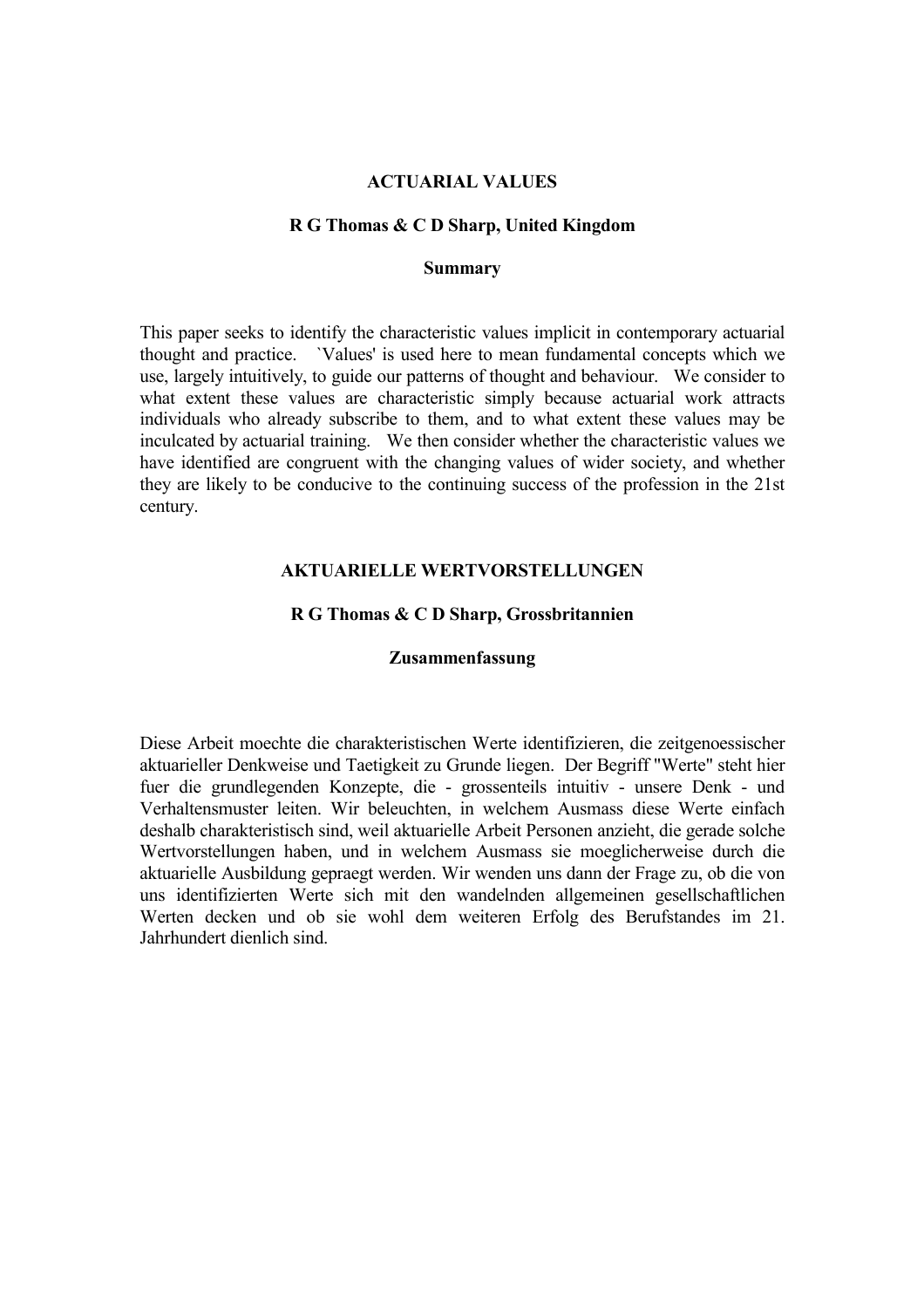#### 1. **Introduction**

 In this paper we seek to identify the characteristic values implicit in contemporary actuarial thought and practice. In this context, the idea of *values* is not easy to define, and has been considered at length elsewhere (Sharp, 1997).

 But for the purpose of this paper, *values* mean fundamental concepts which we use, largely intuitively, to determine our patterns of thought and behaviour. This definition may be clarified by comparing *values* with *attitudes* or *opinions*.

 The essential difference between *values* as opposed to *attitudes* or *opinions* is that values tend to be more fundamental and less susceptible to change, at least in the short term. For example, we may arrive at this Congress with a negative *attitude* towards the city of Birmingham, but that might be changed by the delightful experience of our week here; we may hold the *opinion* that Birmingham has an unfavourable climate, but that opinion will (hopefully) be dispelled by the fine weather which greets this Congress; but our *values* may include a British patriotism which deters us from expressing our unflattering opinions and attitudes about Birmingham. Thus conservatism, radicalism, liberalism, authoritarianism, loyalty, honesty, prudence, theism and religiosity are all values.

 It is of course questionable to what extent a profession can be said to have characteristic values. Some might wish to argue that actuarial science, if not practice, is a scientific discipline, and therefore value-free. One might also expect the diversity of individuals within the profession to frustrate any attempt to identify characteristic values. However, it would be surprising if the lengthy training required for professions in general, and ours in particular, did not have some effect on personal values. This commonsense view that lengthy professional training inculcates characteristic values is supported, at least for other disciplines, by carefully designed empirical studies, to which we shall refer later.

 We stress that we are concerned only with values as they affect, and may be observed in, actuarial practice. We are not concerned in this paper with the values which guide individual actuaries' behaviour outside of their professional role. Of course, for many (but not all) individuals the values to which they subscribe in the professional and personal spheres may be similar; but our concern is with professional practice, not personal lives.

 Those who question our premise that members of a profession will typically have some common characteristic values may also question whether identifying such values is a useful exercise. One justification is simply that self-knowledge is generally beneficial. A second, less existential justification is the observation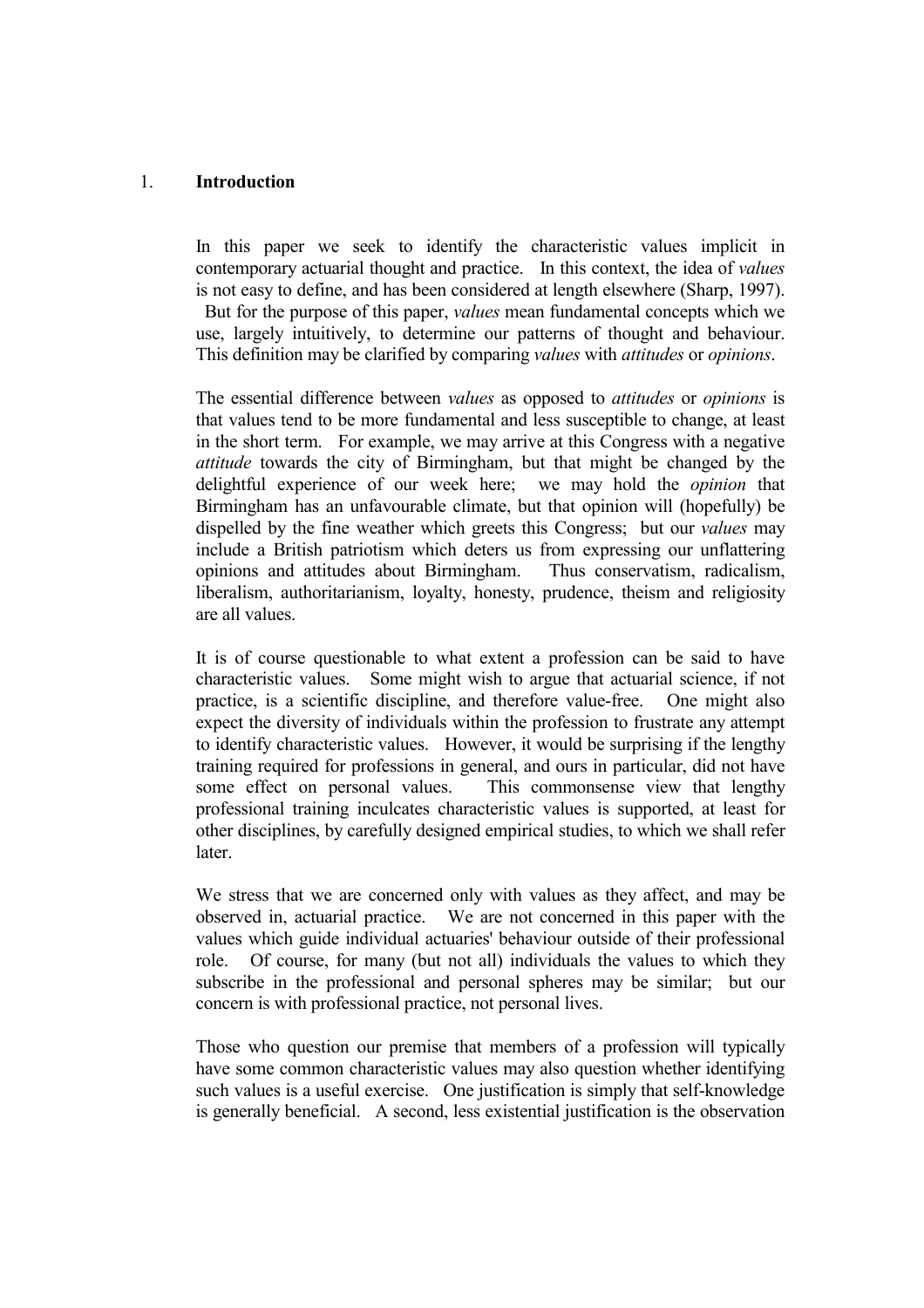that both historically and today, human values affect insurance practice and indeed whether insurance is permitted at all. For example, the principles of western insurance are largely incompatible with the Islamic principles of *Shariah*, and hence with the values of nearly half the world's population. The alternative form of insurance organised on *takaful* principles in sympathy with Islamic values may have very much better prospects in many countries than the western style of insurance. In this paper we are concerned primarily with values in the western world; but the example of Islamic insurance illustrates that values may have very direct commercial implications. A third justification for seeking to identify characteristic actuarial values is that it will put us in a position to consider whether those values remain congruent with the rest of (western) society. It is at least possible that values which have allowed a profession to flourish in the past could lead to its isolation and irrelevance in the future.

 The rest of this paper is organised as follows. In the next section we identify what we regard as characteristic values of the actuarial profession. We then briefly consider to what extent these values are characteristic simply because actuarial work attracts individuals who already subscribe to them, and to what extent these values may be inculcated by actuarial training: that is, in loose terms, the question of "nature or nurture?". Finally, we consider whether the characteristic values we have identified are congruent with the changing values of wider society, and whether they are likely to be conducive to the continuing success of the profession as it enters the 21st century.

## 2. **Identifying actuarial values**

#### 2.1 *How?*

 One way of establishing people's values would be simply to ask that they describe them in their own words. The problem with this is the inescapable desire to represent oneself in a favourable light, and so one therefore needs to consider not just what people say when asked about their values, but also what they say or write in other contexts, and what they do. For this paper, our main approach has been to distil values from actuarial literature in general, illustrating the values we identify by citing examples of actuarial works in which they are evident. In the following paragraphs, we outline the values thus identified.

#### 2.2 *Prudence*

 Possibly the most characteristic value of actuaries is prudence. It manifests itself in many forms, most obviously a preoccupation with insurers' solvency (the original raison d'etre of the profession), and a bias towards funding as opposed to pay-as-you-go in pensions and social security. In the UK, these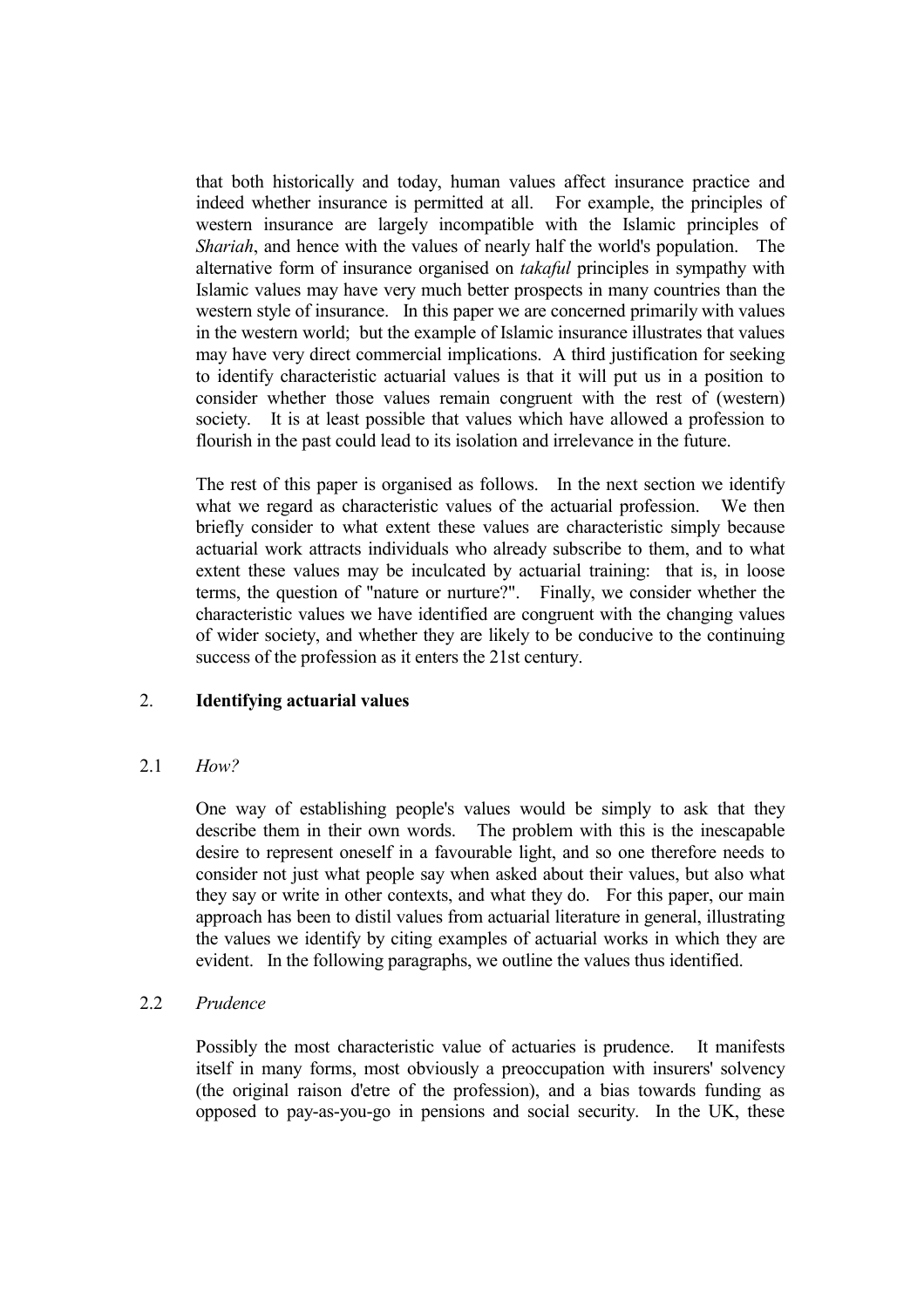concerns arguably have their roots in the failures of life offices in the nineteenth century, and the role which actuaries subsequently developed in monitoring and safeguarding the solvency of insurance institutions. They have been periodically reinforced by the ignominy associated with occasional failures of this system to ensure continuing solvency.

#### 2.3 *Conservatism*

Closely related to prudence is conservatism.

 Actuaries are, on the whole, socially conservative rather than unconventional. A survey of prospective entrants to the profession (reported in *The Actuary*, July 1997) suggests that, in the UK at least, aspiring actuaries are Conservative as well as conservative. Of course, these characteristics are probably shared by the professions in general.

#### 2.4 *The pecuniary perspective*

 Prospective new students attending for interview in the university department of one of the authors are routinely asked why they have chosen to study Actuarial Science. The answers are varied, and commonly include ability and interest in Mathematics, desire to achieve a respected professional qualification, and sometimes parental pressure. However, one consideration receives more mentions than any other: money. The actuarial profession in the United Kingdom has, for good or ill, the reputation of being exceptionally well rewarded, and the salience they attach to this may well be the characteristic which best distinguishes applicants for the course in Actuarial Science from applicants for courses in related disciplines such as Mathematics or Statistics.

 So what? Making money may not be a particularly heroic aim, but it is a relatively innocent one; and insofar as it is a spur to effort and achievement, it may be societally beneficial. But the desire for personal financial security is actually only an adjunct to a more subtle and pervasive value which is nurtured by actuarial training, namely a *pecuniary perspective* on the world.

 As actuarial students progress through their academic studies and their subsequent professional training, they deal day in, day out with a world in which all human experience is monetised: accident, injury, sickness, disability, and even (or rather, especially) death all submit to actuarial monetisation. The possibility that there might be other valid perspectives on human experience has no place in the actuary's professional universe. After such a training, it is hardly surprising if actuaries tend to see the world largely through a financial prism.

 Again, so what? The actuary's financial prism may well be a particularly clear means of viewing the world, and a useful way of dealing with all its problems.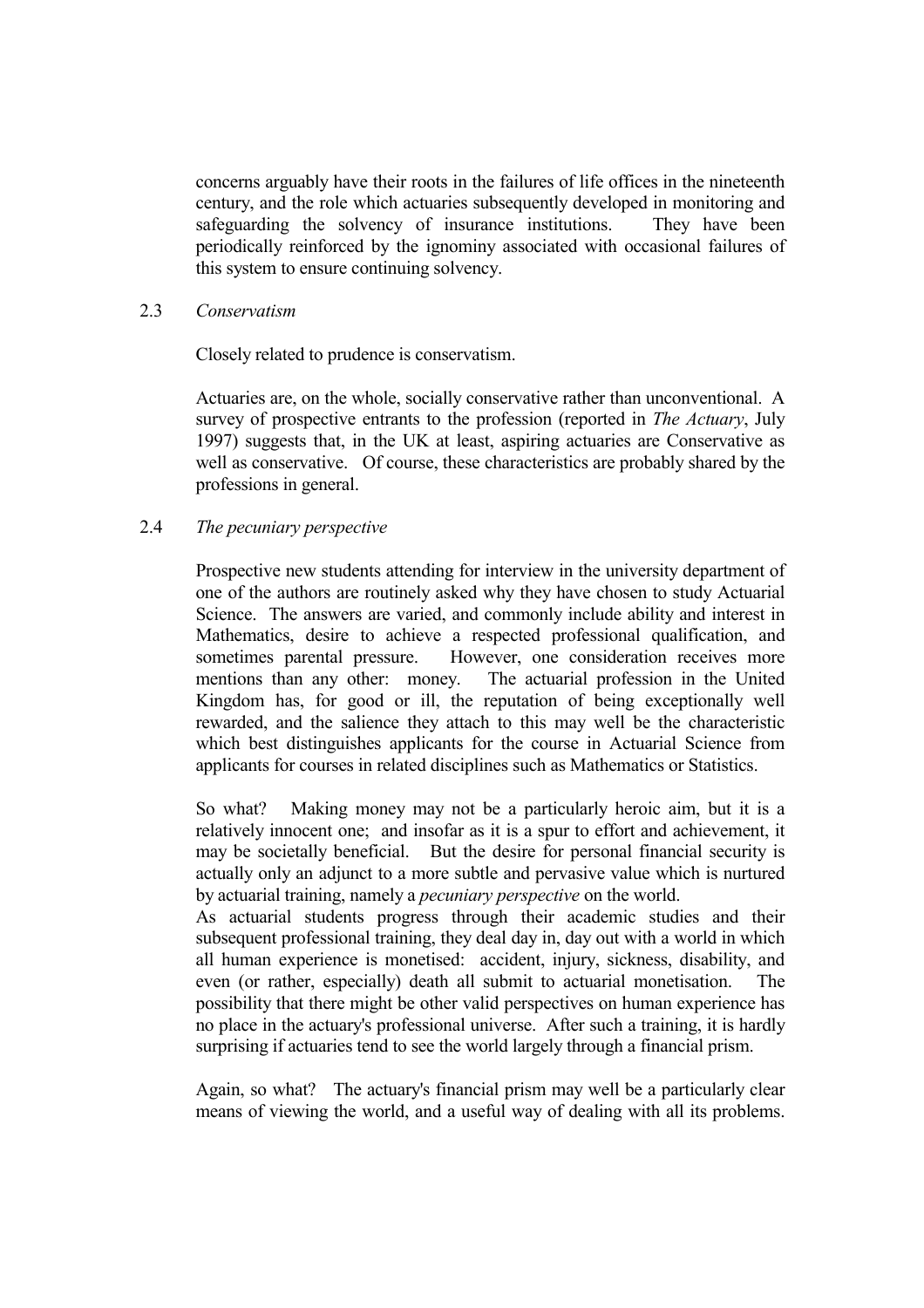However, the danger is that rather than using their view through a financial prism as just a useful way of looking at the world, actuaries come to regard it as uniquely representing reality, and *assume that others must see the world in the same way*. The assumption that others share, or even respect, *our* values may cause considerable difficulties for a profession, and this is a point we shall return to later.

 Whilst contemporary western society is broadly accepting of the principle that human life and death may be monetised through insurance contracts, we have already noted that there is much less acceptance of the principles of insurance in Islamic societies. Interestingly, western society has by no means always adopted its contemporary attitude of acceptance towards life insurance. For example, Zelizer (1983) describes the hostility of the Church (and wider public opinion) to life insurance in nineteenth century America.

#### 2.5 *Equity and mutuality*

 All actuarial students soon encounter the actuarial attachment to the idea of equity, particularly in life insurance. The concept of equity is seldom well defined, but it is one to which actuaries refer in justifying their decisions and actions in two broad areas: risk selection, and the distribution of surplus.

 As regards risk classification, one version of the actuarial view of equity has been provided by Wilkie (1997). He uses the term *mutuality*, which he defines as a risk pooling system in which each individual "pays the price appropriate to the risk which he or she brings to the insurance pool". We would prefer to say that each individual pays the price set by the insurer, if indeed it is prepared to offer any insurance coverage.

 Another nomenclature for mutuality or equity in risk classification is provided by the phrases *actuarially fair* or *actuarially neutral*. The pervasiveness of the values underlying these terms is well illustrated by the observation that many actuaries do not distinguish between actuarial fairness and any other concepts of fairness in underwriting practice.

 At this point, we may note that the various actuarial values we describe are not necessarily congruent, and in some circumstances may conflict with one another. The quintessentially actuarial issue of the distribution of surplus in a withprofits fund provides an example of such a conflict between competing values, namely equity and prudence. Broadly speaking, equity is often perceived to demand that members of each generation of maturing policyholders receive a full share of surplus funds arising from the investment of the premiums they have paid. Prudence, on the other hand, demands that something be held back from each generation as a safety margin.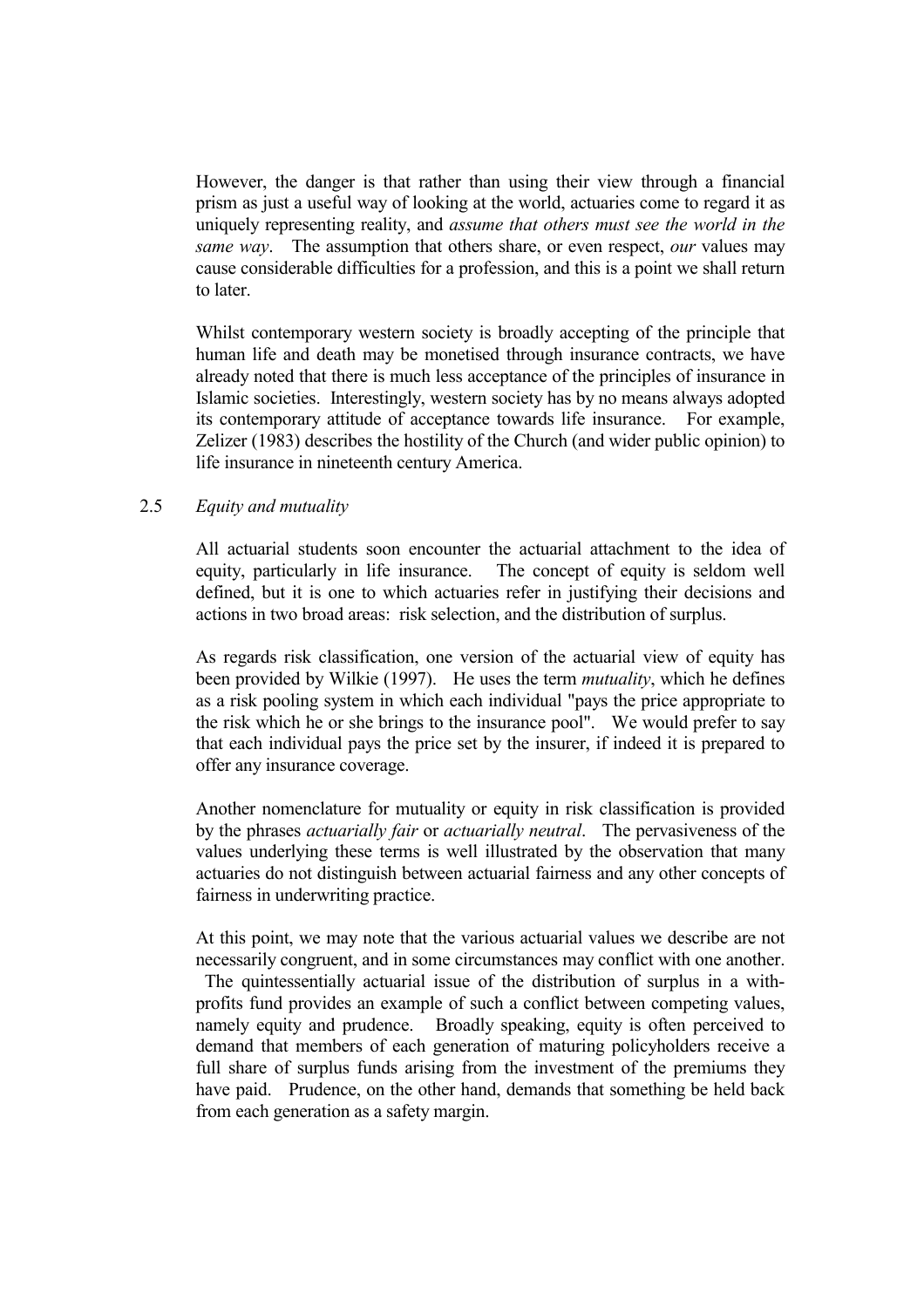#### 2.6 *Collective before individual*

 The actuarial profession is characteristically concerned with, and applies its expertise to, the collective welfare rather than individual welfare. The actuary is concerned with policyholders as a group, not with the welfare of individuals. In our view, this `collective before individual' value is a particularly important one, for two reasons. First, we believe it contributes to the two further values discussed below. Second, it is in marked contrast to the characteristic values of two other prominent professions, medicine and the law. The medical paradigm places the welfare of the *individual* patient above all other considerations. Similarly, the lawyer will more often than not find himself prosecuting or defending the *individual* rights of his client. Of course, on many occasions lawyers act for corporate bodies or governments, but nevertheless a significant proportion of lawyers and legal activity are concerned with prosecuting, defending or adjudicating upon the rights *of individuals*. The actuary, in contrast, is almost never concerned with the welfare of the individual, but only with the group; and quite often, appears concerned with protecting and advancing the interests of a corporate body *against* the interests of individuals.

 The previous paragraph paints the actuarial profession in a slightly unflattering light, which is not entirely fair (for reasons we will discuss below). However, whether or not actuaries think it is a fair picture, we think there is a strong possibility that the picture painted above may be that which the rest of the world sees. This may be accentuated by the further values we discuss in 2.7 and 2.8 below.

 It may be argued that the primary reason for actuaries' preoccupation with collective rather than individual welfare is the nature of the underlying science. Actuarial science, like all statistical disciplines, is meaningful and useful only in the context of groups: it has nothing to contribute to the welfare of the individual in isolation. Thus actuaries' lack of professional concern for individual welfare may stem largely from the very nature of their expertise, which pertains to collective rather than individual welfare.

 Some time after this section of the paper was originally written, we were interested to discover that this `collective before individual' value had been identified by a very distinguished earlier author, the late Frank Redington. the context of the distribution of surplus, the "actuarial fable" in *The flock and the sheep and other essays* (Redington, 1981) gently chided the actuarial profession with the criticism that "We take care of the flock but we forget the sheep". Redington reinforced the point by remarking that "The actuarial shepherd is deeply conditioned to think in terms of the flock, for that is where his professional skill lies".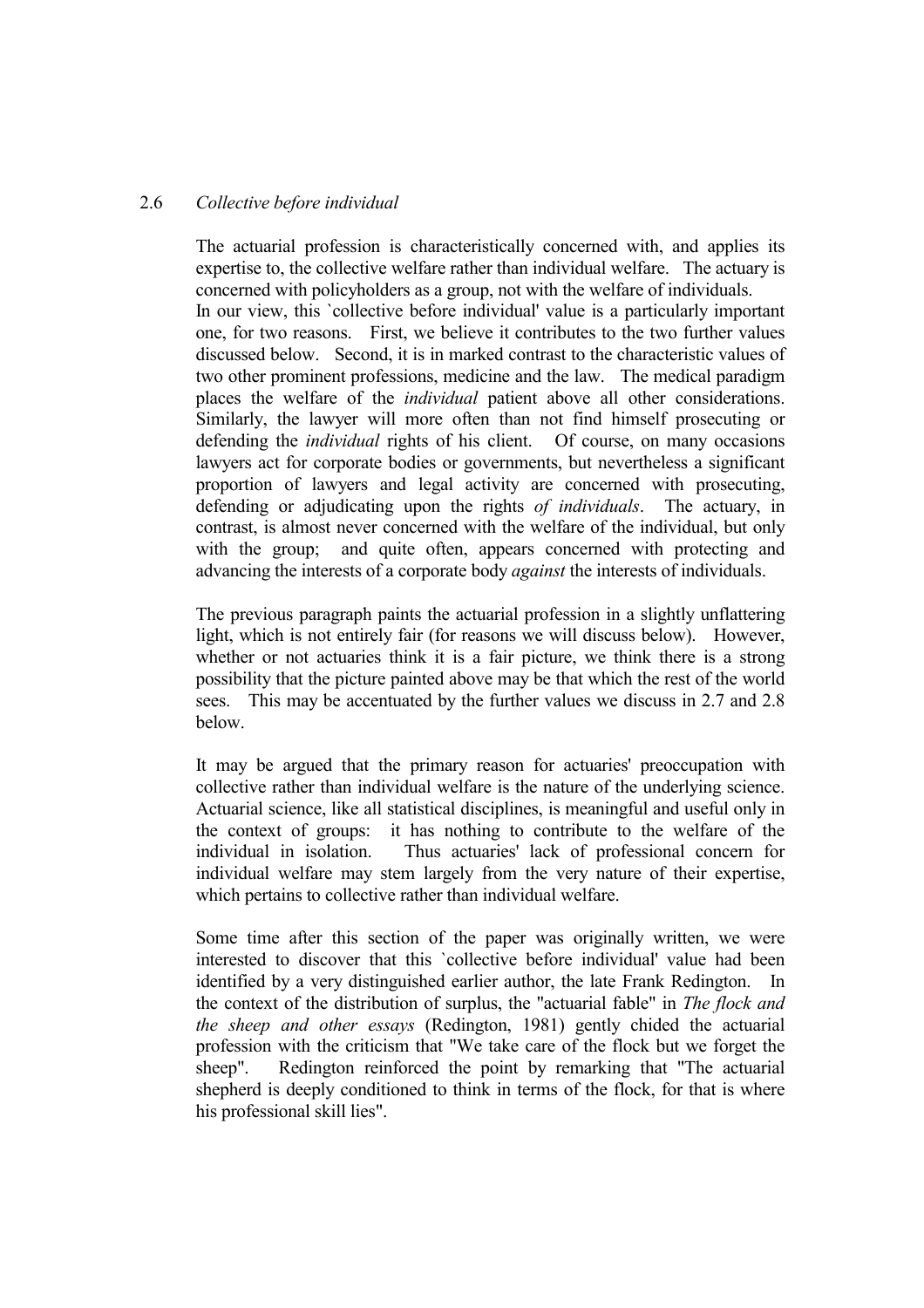However, nothing in the scientific underpinnings of actuarial work dictates that actuaries must favour the interests of business or industry above those of a *collective* of individuals - for example, the customers of industry - considered as a group. In fact, however, actuaries generally do seem to concern themselves with the interests of business rather than consumers, a phenomenon which is sufficiently pervasive to be identified as the next characteristic value we discuss.

#### 2.7 *Anti-consumerism*

 The growth of the consumer rights movement has been one of the most significant social changes in developed economies in the past 30 years, and over this period consumerism has blossomed into a broad social and legislative trend. Actuarial comment on this trend has generally tended to be disparaging. Two convenient examples amongst many are Corley (1989), and Gupta & Westall (1993). Actuaries such as these authors make their views on consumerism very plain. Corley, for example, in his presidential address to the Institute of Actuaries, suggested that

 "... it is tempting to float the idea that the various consumer lobbies in this country seldom reflect the long-term interests of the real consumers. Indeed, it is possible to suggest that, with their short time horizon, the various consumer lobbies have done as much damage to the manufacture of British domestic goods as the actions of any trade union, government or management".

 Gupta & Westall, in a paper to the Institute of Actuaries on *Distribution of financial services*, present their critical view of consumerism in the following terms:

"... Generally consumerism encompasses:

- the consumer movement's belief that there must always be someone (other than the consumer) who is to blame, who should meet any losses by the consumer;
- regulation rather than existing law is preferable;
- the consumer always wants the maximum information; and
- if all else fails, there must be a compensation scheme."

 They go on to list various alleged adverse consequences of consumerism; and then re-emphasise their view in reply to the discussion, stating that "Consumerism means to us the consumer movement. We believe it has some things fundamentally wrong."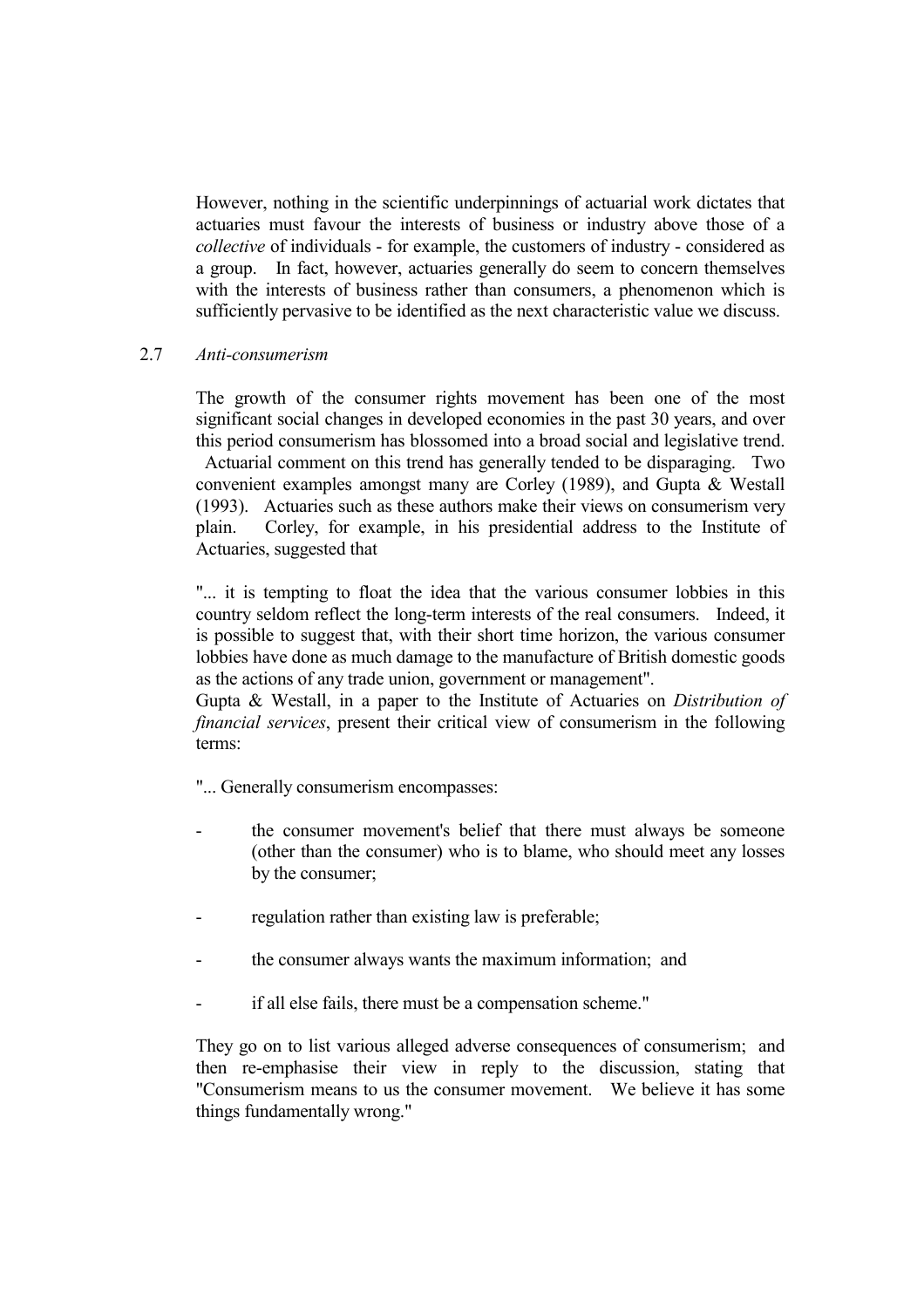It might be expected that actuaries expressing hostility towards consumerism would be concerned only with its effects on the insurance industry; but in fact the actuarial authors referred to above seem to have gone out of their way to disparage consumerism on a much broader canvas. Actuarial authors who seek to advance the cause of consumerism, on the other hand, seem to be thin on the ground (to be honest, we were unable to find any).

 In the specific context of life assurance, actuarial hostility to consumerism has taken the form of general opposition to disclosure of commissions and expenses at the point of sale. In the UK, this debate was played out in the early 1990s, with the principal protagonists being the Office of Fair Trading (OFT), the National Consumer Council and the Consumers' Association on the one hand, and the insurance industry and the actuarial profession on the other. British readers will know that the opposition of the insurance industry and the actuarial profession to these developments was ultimately futile, in that most of what they opposed was enacted anyway.

 Just after we had written this section of the paper (in October 1997) the views in it were confirmed by the appearance of headlines in the British press along the lines of "Consumer watchdogs slam actuaries' proposals [on the future of financial regulation (Fishman et al, 1997)]". Once again it seemed that actuaries were at loggerheads with those concerned for consumers' interests. Given that the authors of Fishman et al included one of the authors quoted earlier in this section, the concern of consumer groups is understandable.

#### 2.8 *Anti-human rights*

 This value is directly derived from actuaries' concern with collective rather than individual welfare. It is similar to actuarial disapproval of consumerism in that it represents the opposition of actuaries to an international legislative and social trend. In recent years many countries have enacted legislation which inhibits discrimination on the basis of individual characteristics, such as gender, racial origin, disability or sexual orientation. Examples include Sex Discrimination Acts (UK, 1975 and 1986; Australia, 1984; Civil Rights Act, US, 1964); Disability Discrimination Acts (US, 1990; Australia, 1992; UK, 1995); and allencompassing legislation such as the New Zealand Human Rights Act (1993).

 The principal reason why these Acts potentially impinge on insurance is that they are generally directed at outlawing not only *irrational discrimination* but also *statistical discrimination*. It may be helpful to offer a definition of these two terms. Irrational discrimination is just what it says: in an employment context, Nobel prizewinner Kenneth Arrow defined it as "the valuation in the marketplace of personal characteristics of the worker which are unrelated to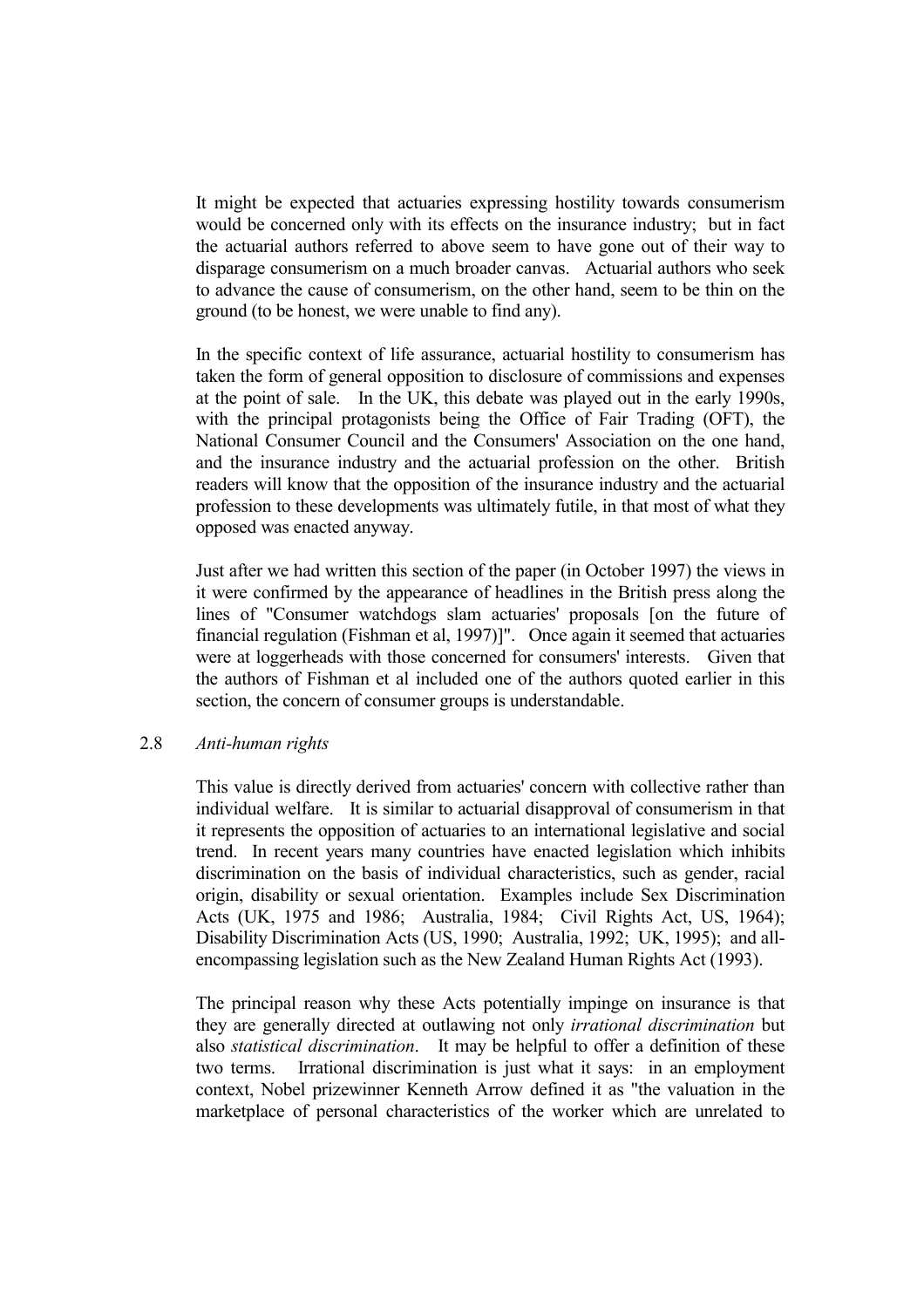productivity". An example might be the payment of female employees at lower rates than men, for work of the same standard, simply because they *are* female. Statistical discrimination, on the other hand, may be defined as the valuation of personal characteristics which are statistically correlated with productivity (or whatever else the discriminator wishes to select for). An example might be an employer's policy not to promote young women to managerial posts because of evidence that promoted females are on average less productive than males, because maternity causes them to take more time off work. This statistical discrimination is (a) *not* irrational but nevertheless (b) is perceived as unfair, and therefore outlawed, in many contexts in an increasing number of jurisdictions. The statistical justification for the discriminatory practice is not regarded as adequate grounds for permitting it.

 This creates a problem for insurance, inasmuch that underwriting is nothing if not statistical discrimination. However, for the purposes of insurance the statistical justification for discrimination is often (although not always) regarded as sufficient grounds to permit it. As a result, the Acts referred to above invariably make special provisions for insurance, for example to permit underwriting provided if it is based on "actuarial or statistical data or other information on which it is reasonable to rely" (to quote the United Kingdom's Disability Discrimination Act). One might have thought that this would satisfy actuarial concerns, and that bearing in mind the substantial political support for anti-discrimination measures, the profession might refrain from further comment. But in fact, actuaries have consistently expressed their opposition to such legislation; apart from papers specifically on underwriting, presidents of actuarial associations worldwide have used their presidential addresses to express disapproval of human rights legislation. For example, presidents of actuarial societies in South Africa (Keir, 1994), Australia (Burgess, 1995) and Scotland (Grace, 1997) have used their presidential addresses to make such remarks.

 In some cases, these authors appear to suggest that the actuarial profession should campaign actively against groups concerned with the rights of (for example) disabled persons, or homosexuals, or other minority groups: to quote Burgess (1995), "...I believe we need to do more than just draw attention to the implications of ignoring significant rating factors and instead *go on the offensive* [our italics] and seek to educate policymakers and influencers of policy who advocate further restrictions on the right to underwrite". Similarly, Grace (1997) writing about the UK's Disability Discrimination Act, suggests that "the actuarial profession...must be prepared to make its voice heard", by implication for the purpose of defending the insurance industry against disabled litigants. As far as we are aware, no other professions have expressed similar views or intentions: they appear to be distinctively actuarial.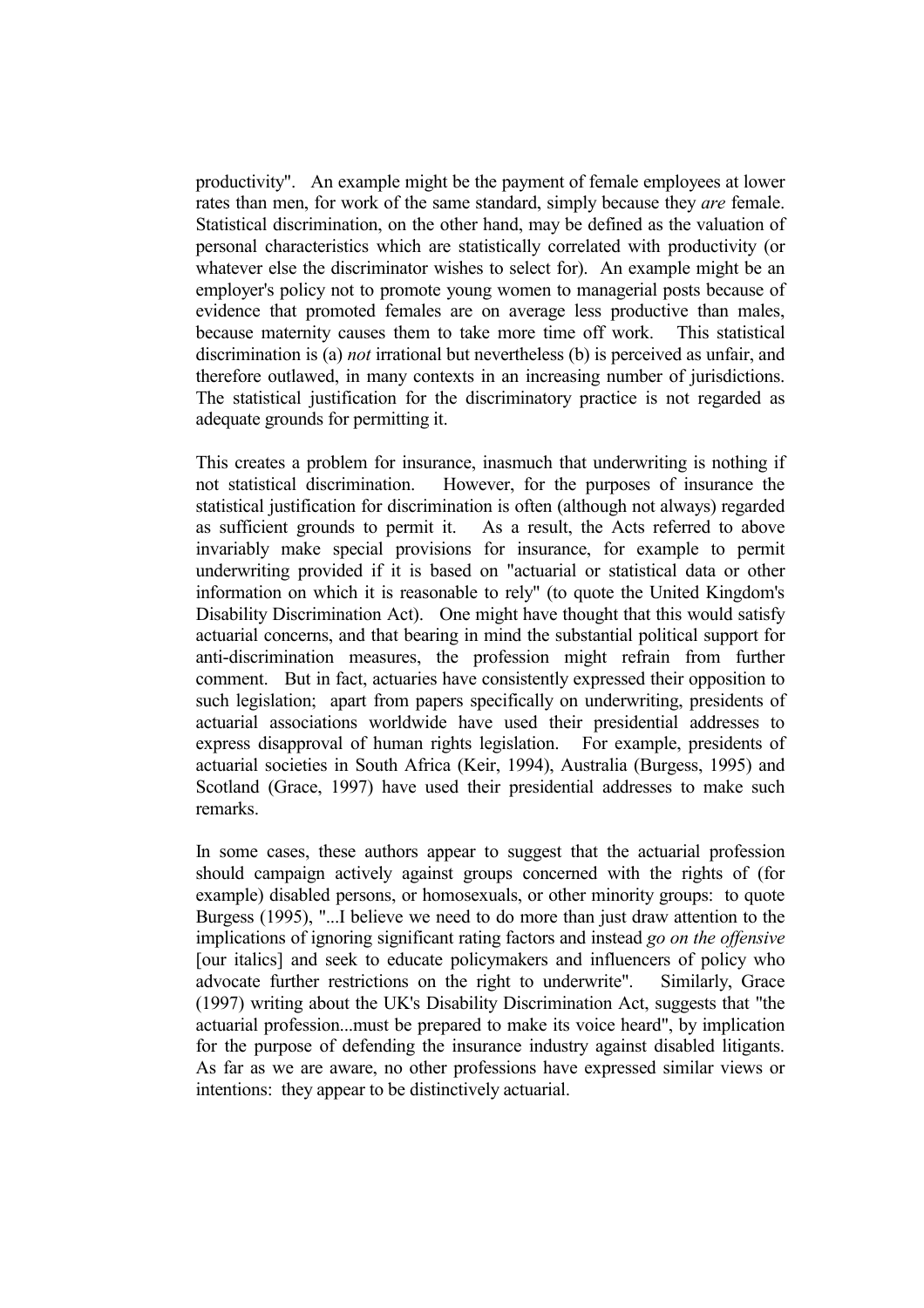We tried, but were unable, to find any examples of actuaries expressing support for human rights legislation, or actuaries who were concerned with the interests of the individuals whom such legislation seeks to protect. The overwhelming impression from actuarial literature, press releases and public statements is that actuaries are opposed to the international trend to introduce anti-discrimination legislation, and hostile to those whose rights it seeks to protect.

 Many actuaries would protest that their opposition to human rights legislation is based on a belief that restrictions on underwriting may impede the (actuarial) fairness of underwriting. Although it is not central to this paper, we would remark that such an appeal to fairness is a weak argument. Statistical discrimination in underwriting is not obviously more or less fair than statistical discrimination in employment or in any other area; if the latter type of discrimination is perceived as so unfair that it should be outlawed, then fairness provides little justification for special provisions for underwriting. A better argument in support of such special provisions would be that they are *to some extent* necessary for private insurance - although the phrase *to some extent* is an important qualification, which is sometimes overlooked by actuaries.

## 2.9 *Non-values*

 As a final item on our list of actuarial values, it is worth mentioning one value which we might have expected to identify, but in fact did not observe. In view of the mathematical basis of actuarial science, it might be expected that actuaries would have a certain respect or reverence for mathematics, and strong convictions about the usefulness of a mathematical approach to the problems with which they deal. But in reality, actuaries (at least in the United Kingdom) are more often disparaging about those who use more advanced mathematics than they do themselves, deploying what they see as a healthy disregard for "technical" or "theoretical" matters. Views in this area do vary considerably amongst actuaries, and some regret the rather lukewarm attitude of the profession in general towards mathematical refinement; as one speaker, (Wilkie, 1993) at the Institute of Actuaries put it, "it is all too easy in this Hall to get a sympathetic laugh by ridiculing those who introduce an integral sign or a correlation coefficient into the discussion".

#### 2.10 *Summary*

 In this section we have identified a range of values which we think are characteristic of the actuarial profession; some are flattering, others perhaps less so. In the next section, we will consider when and how actuaries come to acquire these values.

## 3. **Selection or inculcation?**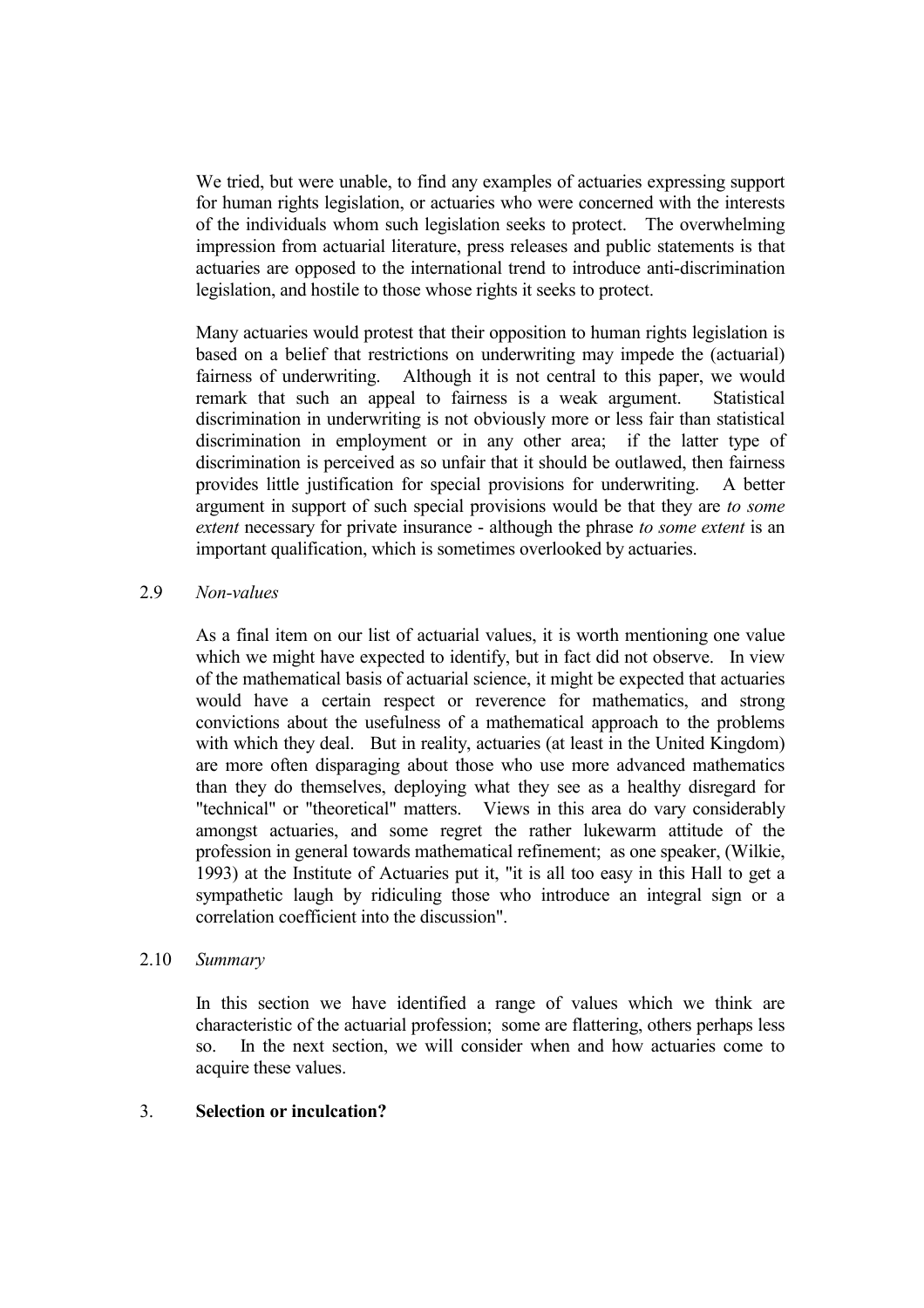## 3.1 *Two possibilities*

 When we consider the means by which actuaries acquire the characteristic values outlined above, we see two principal possibilities. The first is that actuarial work attracts individuals who already hold, or are at least predisposed towards, some or all of these values. The second is that the values are `caught' (and perhaps partly `taught') as part of actuarial training. We may conveniently (albeit inelegantly) label these two possibilities as `self-selection' and `inculcation'.

 Commonsense suggests that the balance between self-selection and inculcation will vary accordingly to the particular value being considered. For example, the pecuniary perspective may be partly attributable to self-selection (although we noted earlier that it is further developed by constant exposure to a professional world in which all things are monetised). The values of mutuality (equity), and anti-consumerism seems unlikely to be significantly attributable to self-selection, if only because they involve ideas with which most prospective entrants to the profession will not be familiar. The origins of the other values are more difficult to judge. It seems possible that the staid reputation of the profession attracts the socially conservative rather than the unconventional, and the prudent rather than the injudicious; but both these values, especially the latter, are also inculcated by actuarial training.

#### 3.2 *The case of economics*

 Evidence of the importance of both self-selection and professional inculcation of values has been provided in a paper by Frank et al (1993), which investigates the effects of graduate study of economics on individuals' cynicism and selfishness. In a series of controlled experiments involving prisoner's dilemma games and self-reports of honesty, they found that:

- (a) students registering for economics courses were more cynical and more selfish than a control group of students registering for an astronomy course;
- (b) the economics students became more cynical and more selfish as they progressed through the course.

 In a separate study, Frank et al also found that after controlling for variations in income, academic economists were amongst the least generous of all academic disciplinary groupings in their charitable giving, and were more likely than any other grouping to be pure free riders (that is, to report giving no money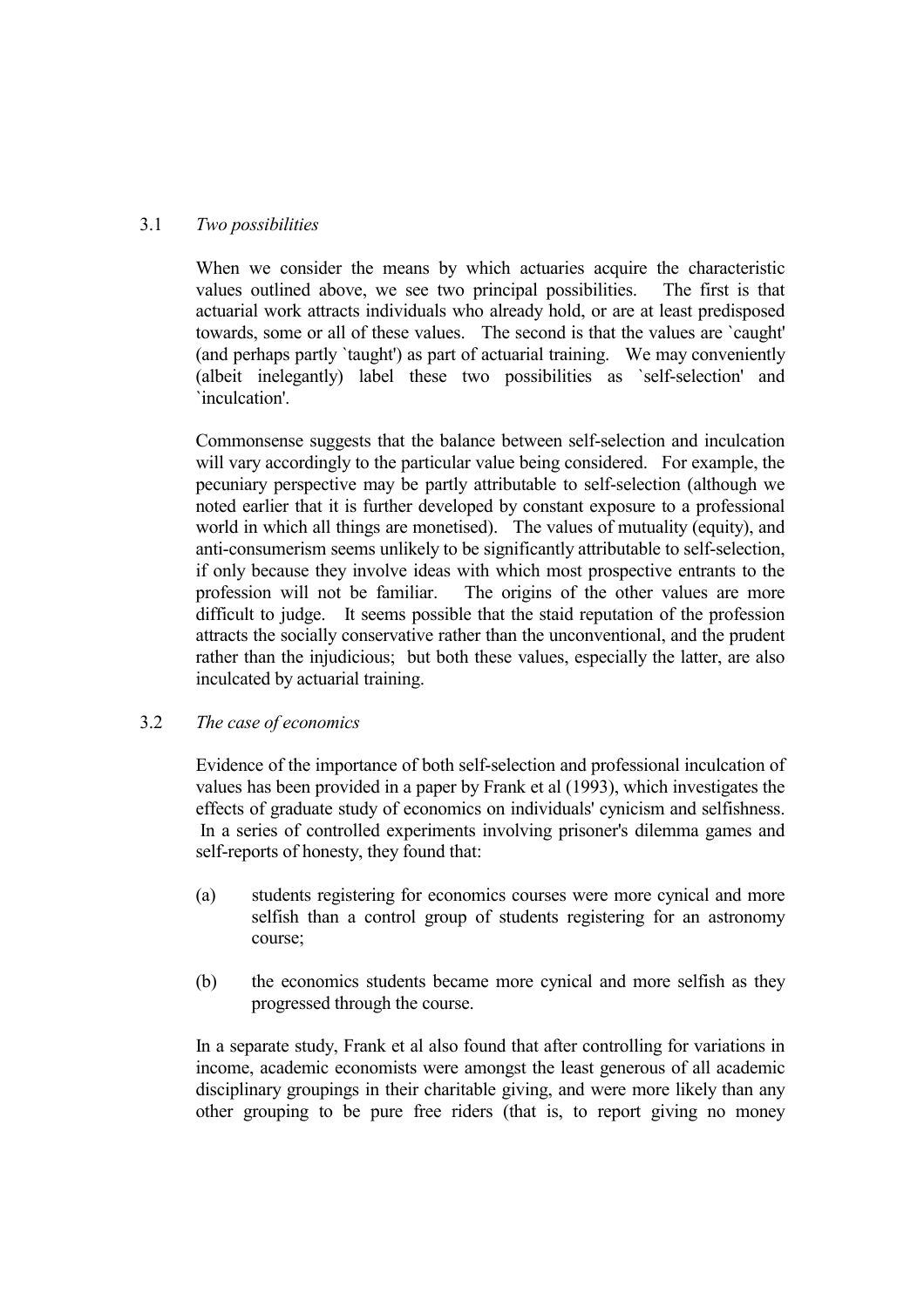whatsoever to charity). More recently, Frank has reported further evidence that charitable giving, after controlling for variations in income, declines in progression with number of years' study of economics (FT, 1996).

 Frank et al conclude that whilst self-selection is part of the explanation of the more cynical and selfish behaviour of economists, the nature of the discipline itself inculcates cynicism and selfishness. In particular, they note that economics places very heavy emphasis on the role of self-interest as the motivation of human behaviour, and on related phenomena such as moral hazard and adverse selection. The discipline of economics, and perhaps some economists, may be uncomprehending of a world in which people rescue drowning men, or give their wealth to charity, or pursue other actions which are not motivated purely by self-interest.

 The foibles of economists (incidentally, one of the authors is by training an economist!) would perhaps not matter except for the fact that economics and economists claim to provide explanations for human behaviour in general - and in doing so, may tend to assume their own degree of cynicism is shared by others. This may indeed be the case, but the experiments outlined above suggest it is at least questionable.

 Readers may have noticed that some of the economic concepts mentioned above - adverse selection and moral hazard - have particular relevance in insurance. Actuaries tend, of course, to be concerned to emphasise strongly the importance of such behaviours when discussing insurance with legislators. In doing so, they may be in danger, like the economists, of assuming that their own degree of cynicism and selfishness is shared by others.

 None of what we say here denies that self-interest is the primary motivation of most human endeavour, nor that adverse selection and moral hazard are inevitable consequences of such self-interest. That people are self-interested is not in dispute; the question is to what extent, and for whom, other motivations are important. Part of the answer appears to be that selfish motivations may be more important for those who say that they are; and also for those who work within disciplines or professional groupings which emphasise such motivations.

#### 3.3 *Conclusion*

 Our conclusion is that, as in other disciplines such as economics, both selfselection and inculcation play a part in the development of actuarial values. This is not very surprising. But even if we cannot be sure where values come from, we can ask whether they have served us well, and whether they will continue to do so in the future. It is to this question that we now turn.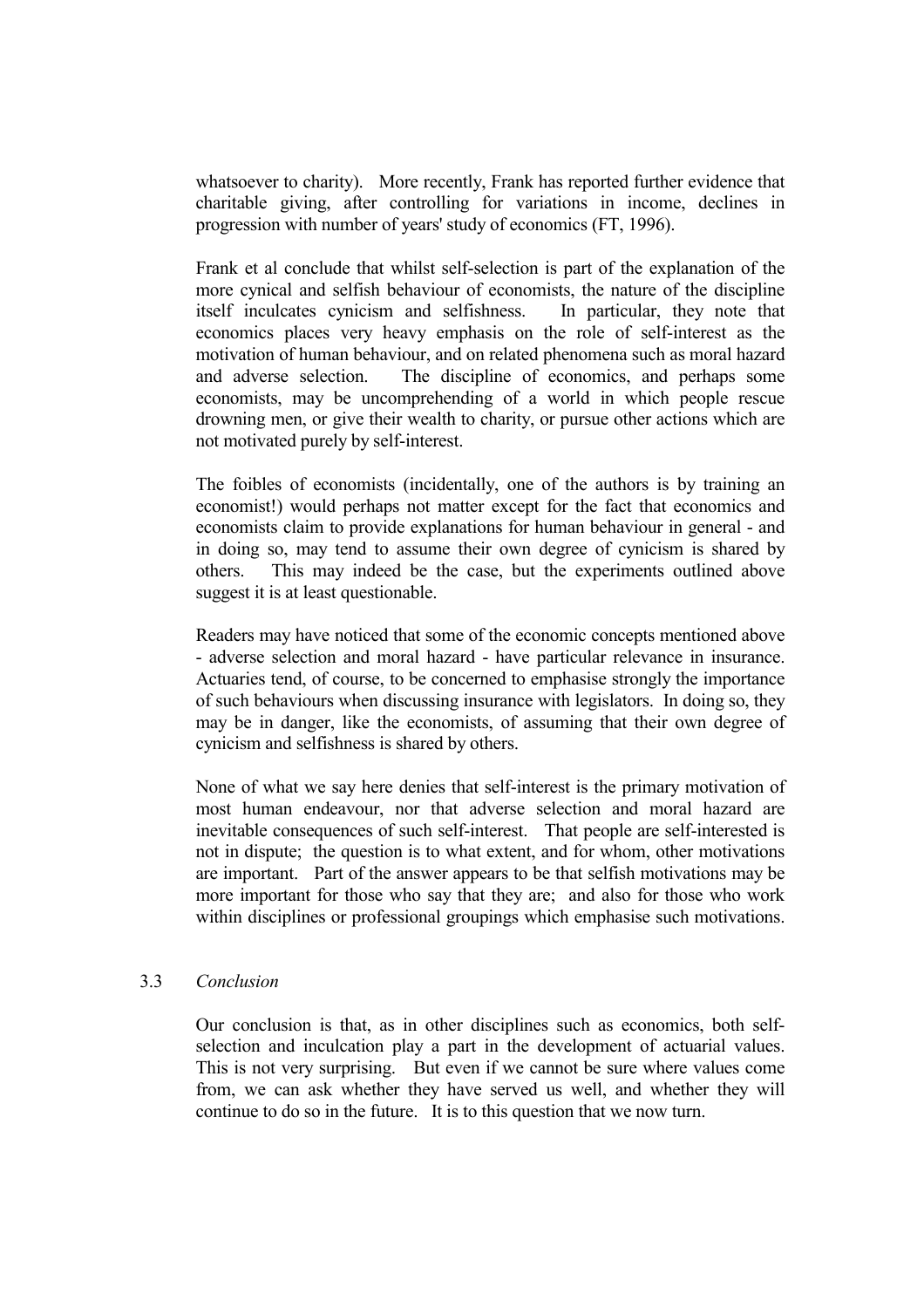#### 4. **Actuarial values versus social values**

#### 4.1 *A values audit*

 In a broader context, one view of the evolution of human values (Sharp, 1997) is that in primitive societies values evolved so as to increase the chances of the survival of the society. In this Darwinist view, the societies which prospered were those with the most `successful' values. Typically, values have effect by restraining individual self-interested behaviour in ways which promote the long term success of the society as a whole. For example, in many western societies there are restrictions on, or obstacles to, divorce and remarriage. These may in many cases reduce individual happiness, but may also promote the long term stability and success of society as a whole.

 Extending the principle from societies to professional groupings, we suggest that the professions which prosper will be those with the most successful values that is, values which restrain individual self-interested behaviour in ways which maximise the chances of long-term success for the profession as a whole. In this sense, have the actuarial values outlined in section 2 above served us well?

 Our prudence has arguably been a major factor in legislators entrusting us to ensure the financial solvency of the insurance industry: that is, these values are a large part of the reason for the long-term success of the profession. Our concern with mutuality and equity sets us apart from other numerate professions, and has probably contributed to an aura of propriety and responsibility (not to mention a little mystique) surrounding the profession. As regards conservatism, this is a feature of most professions; and probably a beneficial one, at least in moderation.

 The pecuniary perspective, as we noted earlier, is a useful prism for viewing the world; but difficulties may arise if we assume that our perspective is shared by others. For example, attempts to justify decisions or actions on the basis of the costs (for example, in cost-benefit analysis) may encounter resistance which actuaries find difficult to accept or even to understand.

 The value of `collective before individual concern' was uncontroversial when the rest of society shared this value, or at least was acquiescent towards it. But in the last 20 years or so, there has been a legislative impetus towards individual rights; the various anti-discrimination Acts mentioned earlier are one manifestation of this. In this area, the actuarial profession seems to be finding itself increasingly out of sympathy with public opinion. As we noted in section 2.8, the presidents of actuarial societies worldwide find it necessary to criticise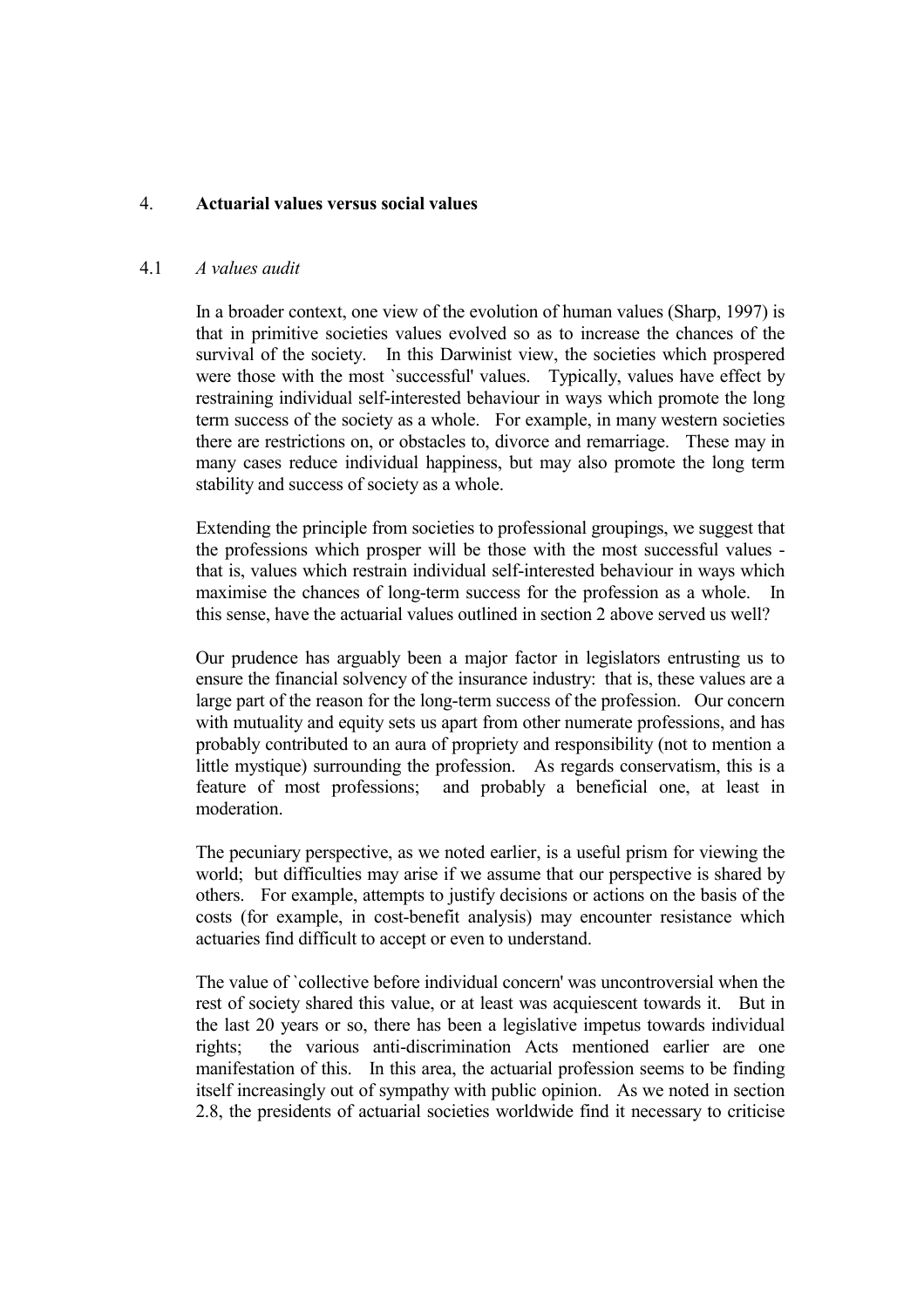human rights legislation; but there seems every likelihood that the social and legislative trends towards greater individual rights will continue. It is not obvious what long term advantages a profession can gain from appearing always and everywhere hostile to human rights legislation, and by implication towards the individuals whose rights it seeks to advance.

 As regards anti-consumerism, it is difficult to see how this value has benefited the profession, at least in the UK context with which the authors are most familiar. Almost all the consumer protection legislation to which actuaries have been opposed has been enacted anyway. Scandals such as the misselling of personal pensions have erupted in our own backyard, and actuaries have been widely criticised for their complaisance or even complicity in such malpractice. If actuaries had been less dismissive of consumerism and its advocates, such embarrassing developments as this might possibly have been mitigated.

 In summary, most of the values of actuaries appear to have been beneficial, except perhaps for anti-consumerism. Hostility towards human rights legislation has so far done the profession little harm, but it is increasingly at variance with wider political opinion; it is not obvious to us how this value can remain tenable in the long term.

#### 4.2 *Values into the 21st century*

 The rise of consumerism, and the pressure to circumscribe or outlaw statistical discrimination in the guise of human rights legislation, are both trends which seem likely to continue into the 21st century. They present challenges for any profession whose traditional values are inimical to these trends. In our view it would be politically ill-advised, and probably in the long run simply untenable, for actuaries to continue to be hostile to these trends in the ways which they have been in the past. The actuarial profession needs to find ways of accommodating and even embracing such trends, rather than fighting losing battles against the tide of social history.

## 5. **Conclusions and postscript**

#### 5.1 *Conclusions*

 Actuarial work is not a culture-free activity. Actuarial thought and practice is guided by a loosely shared set of values, which we defined as fundamental concepts which we use to guide our patterns of thought and behaviour and which are not very susceptible to change, at least in the short term.

We identified actuarial values as including prudence, conservatism, the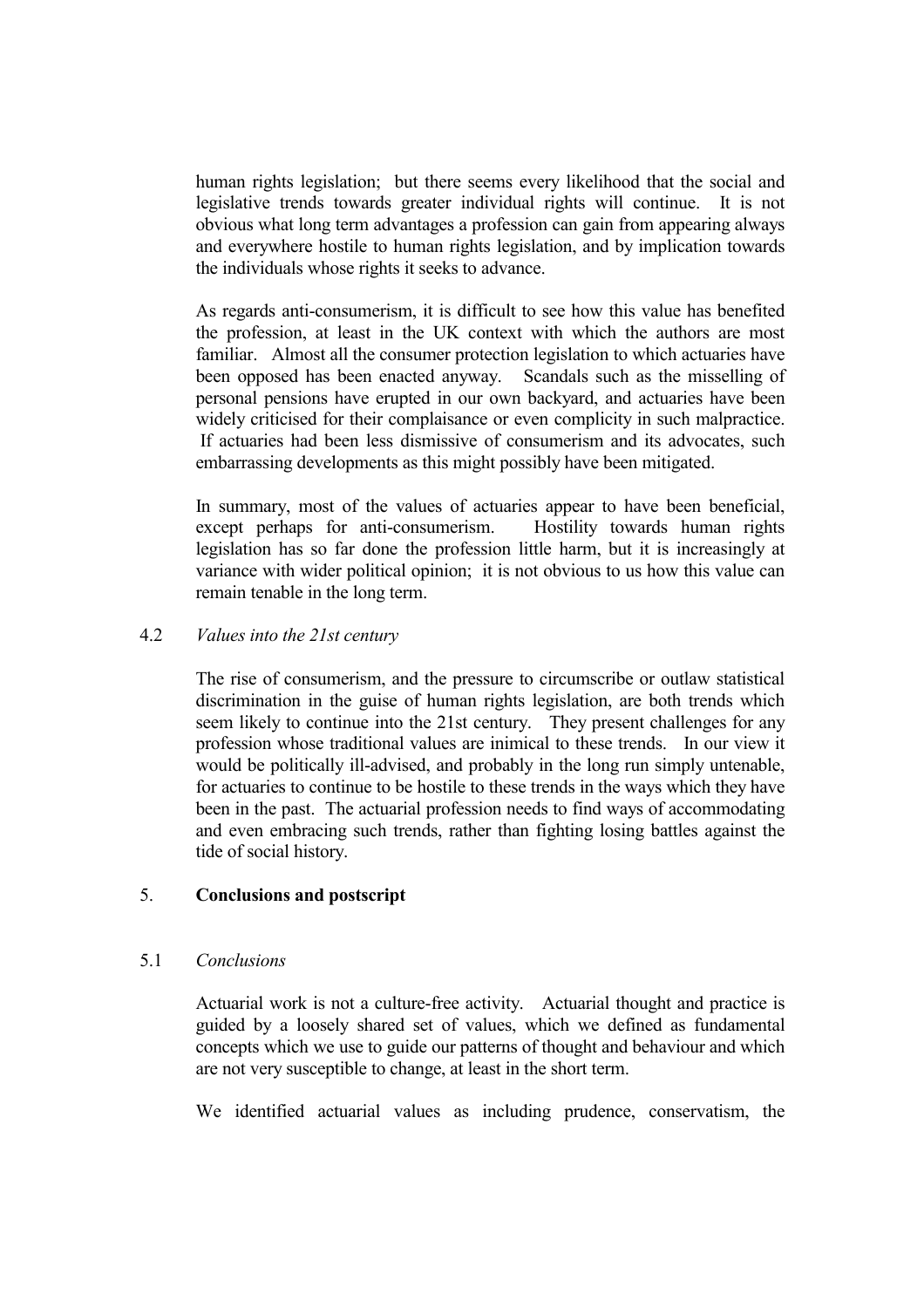pecuniary perspective, equity, collective over individual concern, anticonsumerism and hostility towards human rights legislation. We suggested that most of these values had served us well and would continue to do so. However, anti-consumerism has not been particularly beneficial to the profession. The general hostility of actuaries to certain causes which commend great political and legislative support, such as human rights legislation, seems politically untenable.

#### 5.2 *Postscript*

 We have argued above that certain actuarial values - anti-consumerism and general opposition to human rights legislation - will not be helpful to the profession's future, because they tend to place it in a position of conflict with wider society; and therefore that these values should be modified. This is a pragmatic argument which, if its premise is accepted, should appeal to the selfinterest of actuaries. But our pragmatic use of an argument based on selfinterest does not mean that we see no other justification. On the contrary, we see a much more important deontological justification for advocating that the actuarial profession should aim to be supportive of human rights legislation. Doing the right thing can be its own reward, even if (or perhaps especially when) there are commercial or personal costs involved.

#### **REFERENCES**

Burgess, G. (1995). *Presidential address to the Institute of Actuaries of Australia.* Institute of Actuaries of Australia, Sydney.

Corley, R.B. (1989). Presidential address to the Institute of Actuaries. *JIA*, 116, pp9- 26.

Financial Times, 29 June 1996. *Interview with Robert Frank*.

Fishman, A.S. et al (1997). Future financial regulation - an actuary's viewpoint. *Paper presented to the Institute of Actuaries, 22 September 1997*.

Frank, R.H., Gilovich, T. & Regan, D.T. (1993). Does studying economics inhibit cooperation? *Journal of Economic Perspectives*, **7**, 2, pp159-171.

Grace, P.H. (1997). Presidential address to the Faculty of Actuaries. *BAJ*, 3, pp29-50.

Gupta, A. & Westall, G. (1993). Distribution of retail financial services. *JIA*, 120, pp25-65.

Keir, D.B. (1994). Presidential address to the Actuarial Society of South Africa.